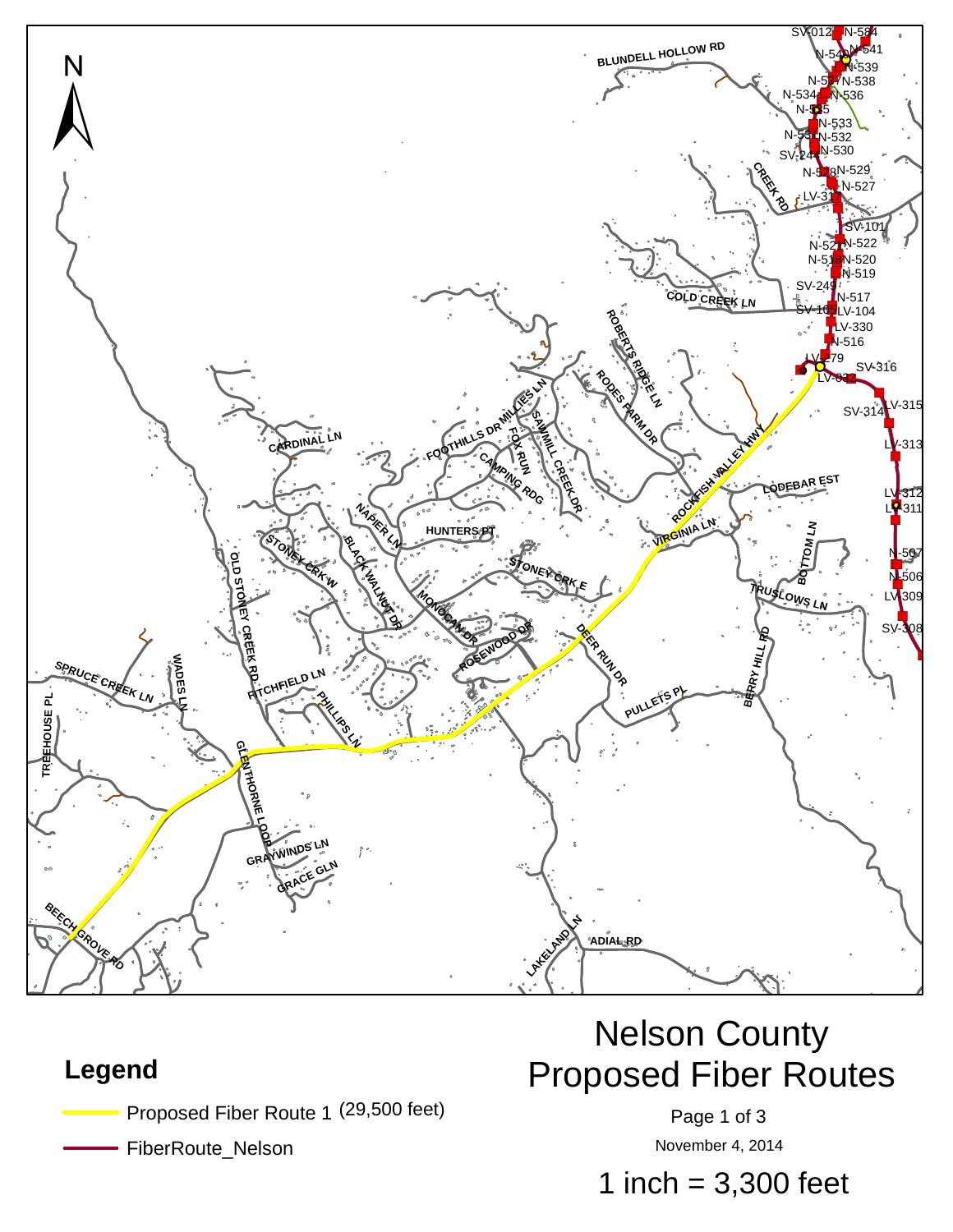

#### **Legend**

- Proposed Fiber Route 2 (5,600 feet) The Contract Page 2 of 3
	- FiberRoute\_Nelson

# Nelson County Proposed Fiber Routes

November 4, 2014

1 inch  $= 1,300$  feet